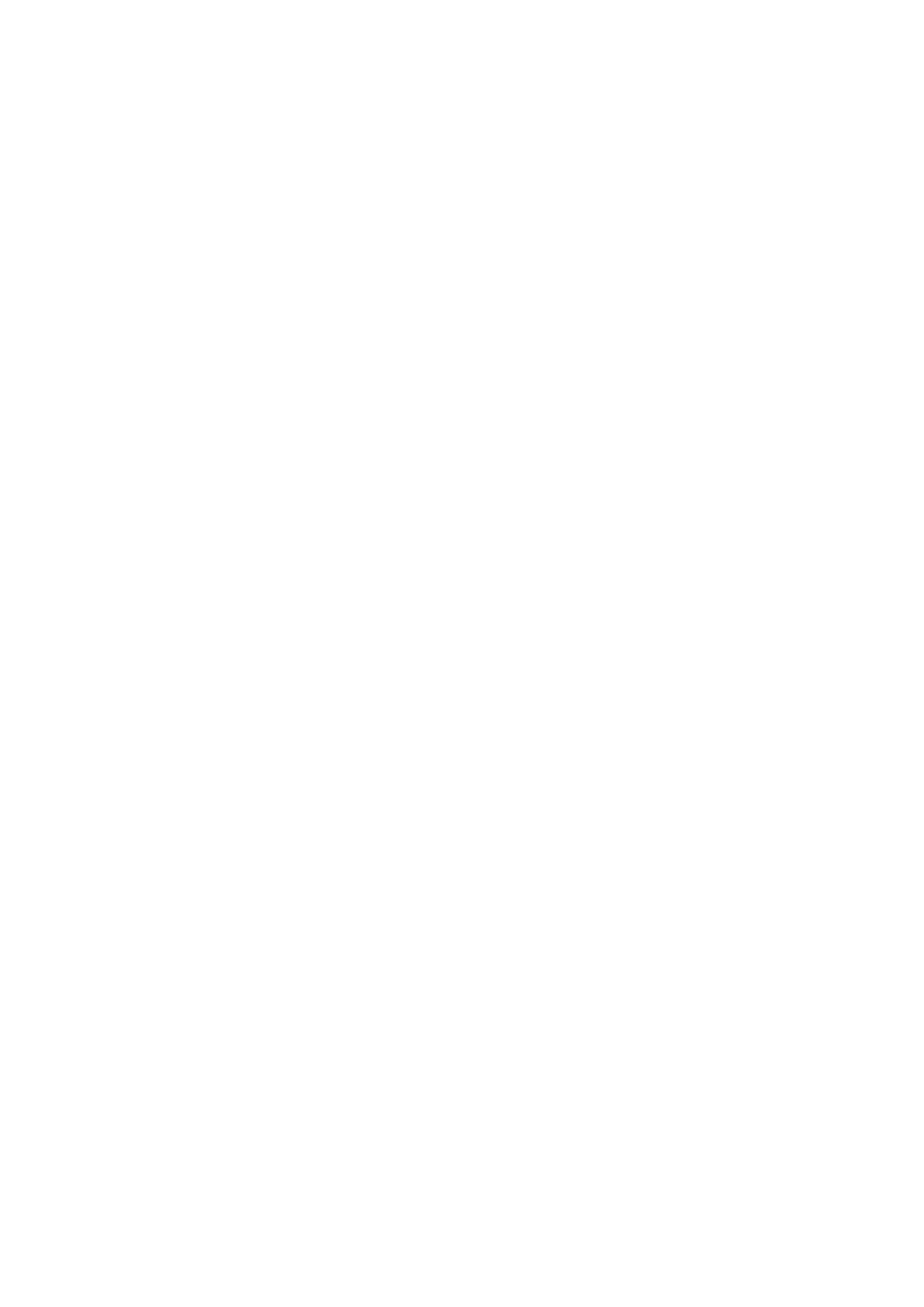Dear Parents and Caregivers,

We hope this booklet will help you and your child with preparation for our Twilight Show. In it you will find what each class is doing and what students will need to do for their exhibits. There is a list of items that your child will need to bring from home.

**All 'At School' exhibits will be prepared and judged on Friday 30 October.** We would also like to see as many students as possible bring along an animal or pet. You will find an entry form at the back of this booklet.

The Twilight Show is a very important day in our school calendar and involves all students from year 1 to 13. We encourage all families to participate and enjoy the evening.

Students are allocated a number for all their exhibits.

### **Please make sure this number is on all their entries.**

Enjoy!

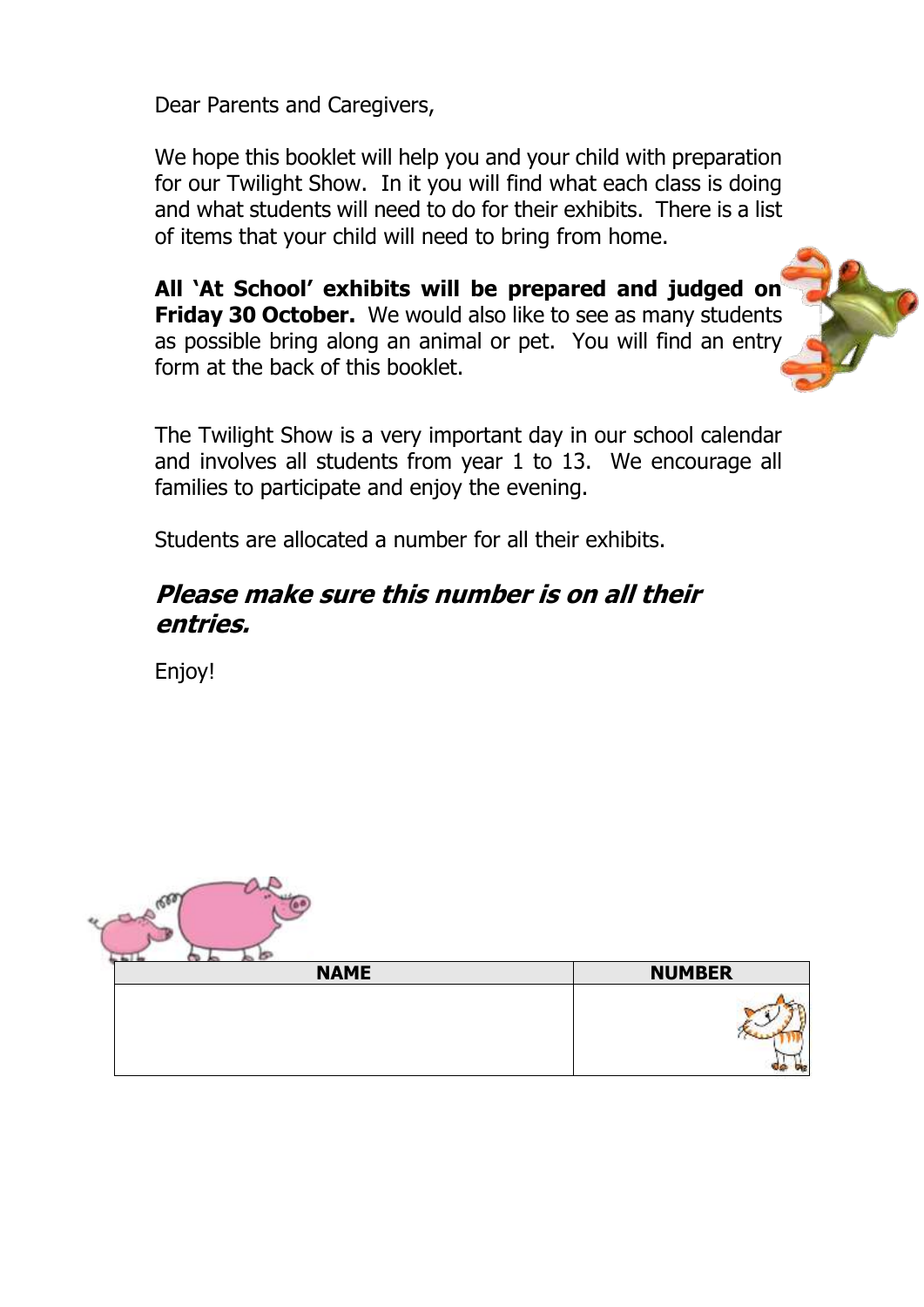# **Twilight Show 2020**

**MCCATHIE CUP:** The McCathie Cup is presented annually to the student in Years 6, 7 & 8 who enters the most exhibits in the Indoor Section on Show Day.

**McMILLAN TROPHY**: This is awarded to the runner up to the McCathie Cup.

**GAVIN CUP**: Presented to the students in Room 1 who have the most indoor entries.

**FARRELL CUP:** Presented to the students in Room 3 who have the most entries in the Indoor Section.

Where there is a tie the points will be awarded by the judges.  $1^{st} = 4$ ,  $2^{nd}$  $=$  3,  $3<sup>rd</sup>$  = 2, highly commended = 1 and these points will contribute to the overall placings in each category. Only one item per student is allowed in each section.

You do not have to enter every section but we would like to see as many students enter as many sections as possible. The 'At School' sections are all compulsory.

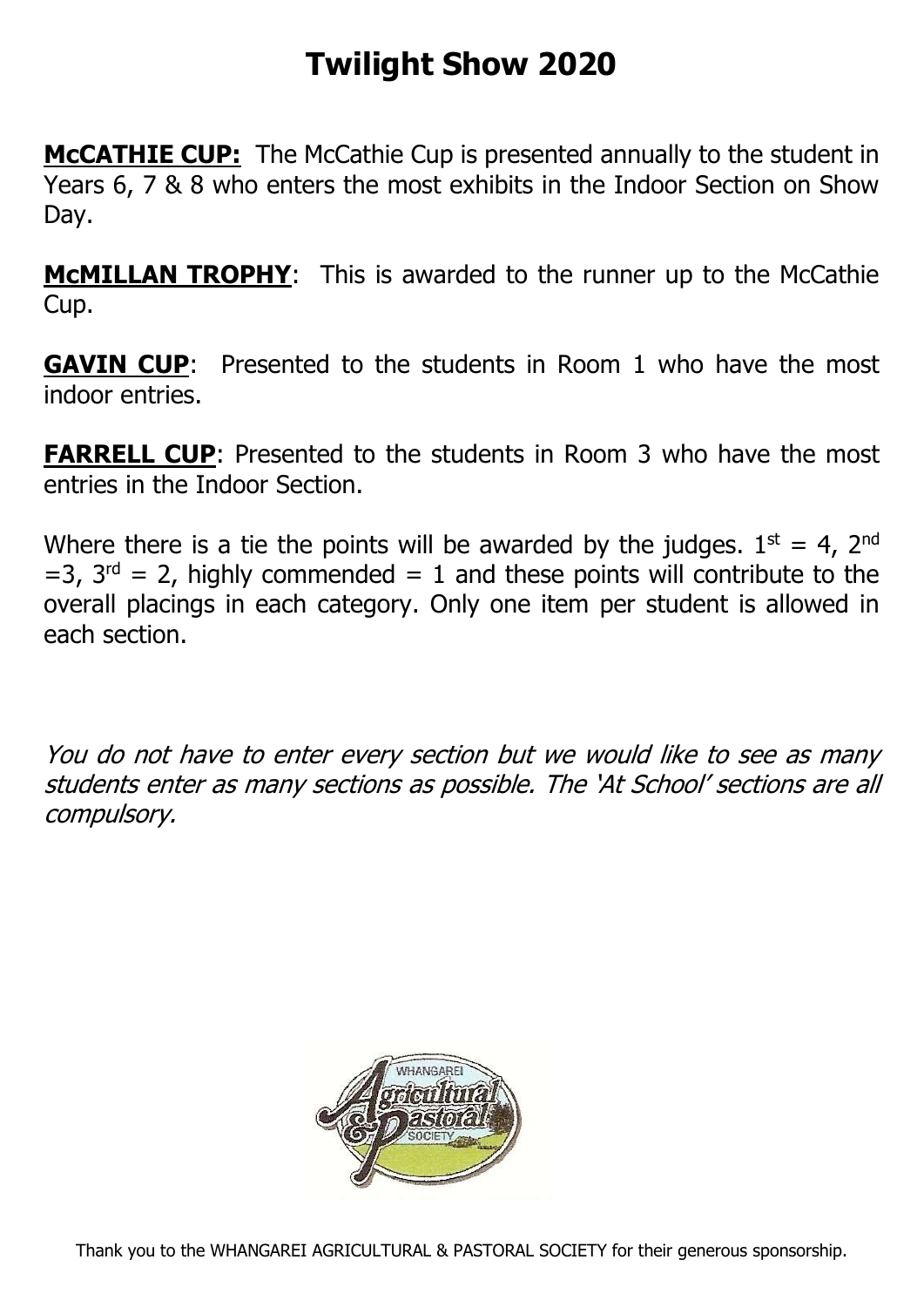**Children must bring everything they need for their exhibits from home on Friday 30 October.** They will take all their exhibits to their classrooms and will be directed to display them during the day. **All indoor exhibits will be judged on Friday 30 October.** Art work and exhibits will be on display in the classrooms**.** 

**The Wearable Art parade will feature 'Wearable Art Item' made from assorted materials.**

## **Room 1**

| <b>From Home</b>                       |   | <b>At School</b>             |
|----------------------------------------|---|------------------------------|
| Miniature Scene - ' <i>Birds Nest'</i> |   | <b>Decorated Plant Pots</b>  |
|                                        |   | Paper Flower                 |
|                                        |   | <b>Flax Flowers</b>          |
|                                        | 4 | Unusual Vase Flower Display  |
|                                        |   | Decorated Xmas Tree Ornament |

## **Room 3**

| <b>From Home</b>                      |   | <b>At School</b>             |
|---------------------------------------|---|------------------------------|
| Miniature Scene - Theme 'Spanish Flu' |   | <b>Decorated Plant Pots</b>  |
|                                       |   | Paper Flower                 |
|                                       |   | <b>Flax Flowers</b>          |
|                                       | 4 | Unusual Vase Flower Display  |
|                                       |   | Decorated Xmas Tree Ornament |

# **Years 7 & 8 (Link)**

| <b>From Home</b>                                   |   | <b>At School</b>             |
|----------------------------------------------------|---|------------------------------|
| Miniature Scene - Theme 'NZ Endangered<br>Species' |   | <b>Decorated Plant Pots</b>  |
|                                                    |   | Paper Flower                 |
|                                                    |   | <b>Flax Flowers</b>          |
|                                                    | 4 | Unusual Vase Flower Display  |
|                                                    |   | Decorated Xmas Tree Ornament |

# **Playcentre/Pre-school/Home School**

#### **At Playcentre/Pre-school/Home School**

1 Collection of Flower and Art Displays

#### **STUDENTS ALSO NEED TO BRING FROM HOME:**

Flowers/Roadside & greenery suitable for putting into vases & for pulling apart.

**Unusual container for flower display.** 







**REMEMBER TO NUMBER ALL CONTAINERS FOR FLORAL ARRANGEMENTS, BAKING AND ALL OTHER EXHIBITS**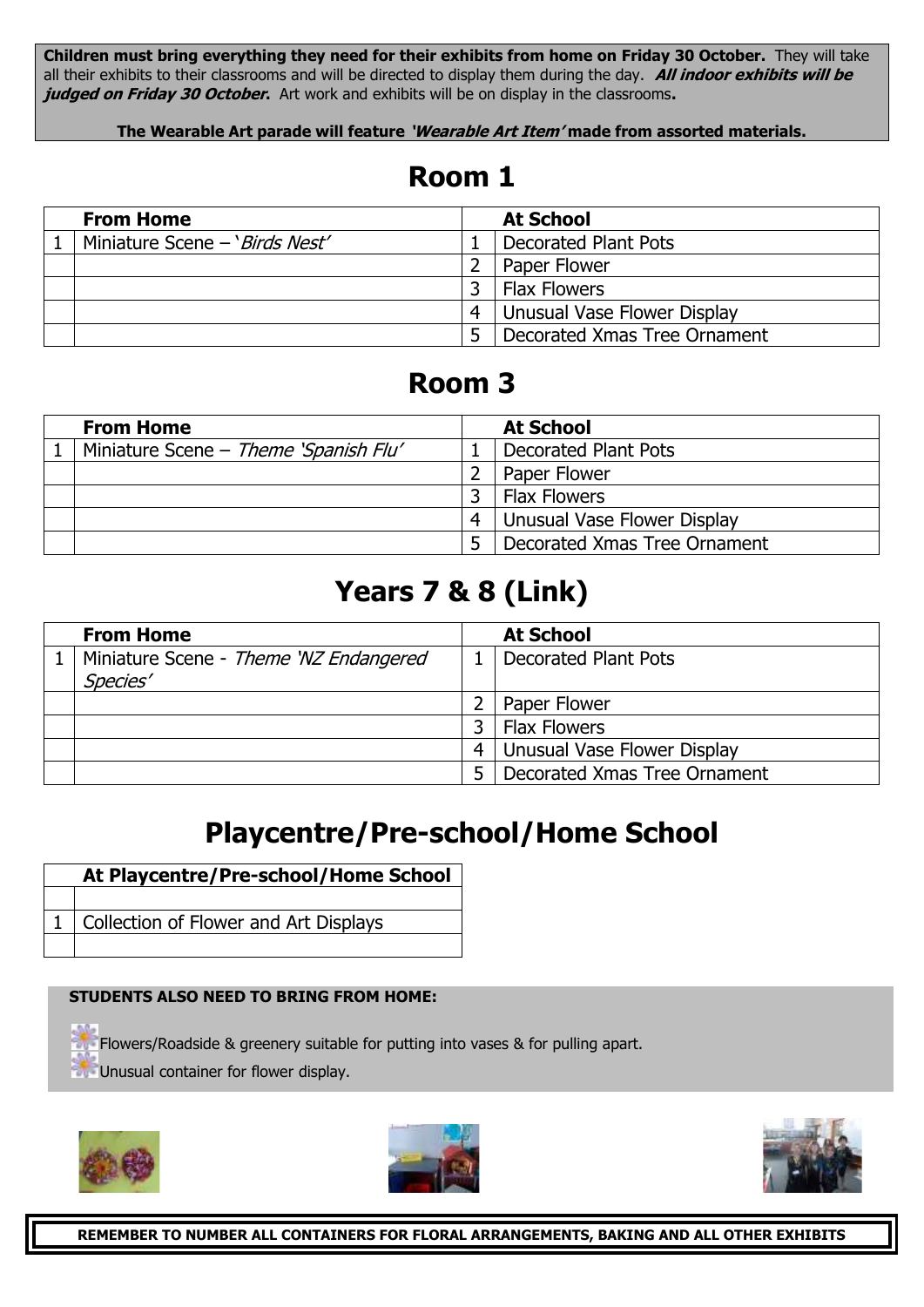**Children must bring everything they need for their exhibits from home on Friday 30 October.** They will take all their exhibits to their classrooms and will be directed to display them during the day. **All indoor exhibits will be judged on Friday 30 October.** Art work and exhibits will be on display in the classrooms.

**The Wearable Art parade will feature 'Wearable Art Item' made from assorted materials.**

**Art**

| Room 1                                                                                             | Room <sub>3</sub>              |  |
|----------------------------------------------------------------------------------------------------|--------------------------------|--|
| Waka — <i>Mixed Media drawing</i>                                                                  | Monogram – Personal pen & ink  |  |
| Portrait of Self – <i>Collage</i>                                                                  | Summer holiday - Collage       |  |
| Van Gogh Sunflowers – <i>Mixed Media</i>                                                           | Self Portrait - Collage        |  |
| Masks – <i>Clay (Glazed)</i>                                                                       | Masks – Clay (Glazed)          |  |
| Autumn leaves and Kowhaiwhai - <i>print</i>                                                        | Amante Paintings - Mixed Media |  |
| Link<br>Hoe – <i>Paper Mache</i><br>Masks – Clay (Glazed)<br>Drawings – Pen/ink/pencil (Freestyle) |                                |  |

# **Years 9 – 13**

#### **Competition & Displays: Remember to bring all entries to school on Friday 30 October for judging, all year levels judged together.**

| <b>Displays</b>                                                                                                                         |                                          |
|-----------------------------------------------------------------------------------------------------------------------------------------|------------------------------------------|
| Year 9                                                                                                                                  | Year 10                                  |
| Numbers up - Painting                                                                                                                   | Hatupatu and the Birdwoman - Mixed Media |
| Drawings - Pen/ink/pencil (Freestyle)                                                                                                   | Monoprint - Natural sources              |
| Masks – Clay (Glazed)                                                                                                                   |                                          |
|                                                                                                                                         |                                          |
| *Senior students will be baking an<br>arrangement of cakes, flans and<br>brownies that will be auctioned at the<br><b>Twilight Show</b> |                                          |

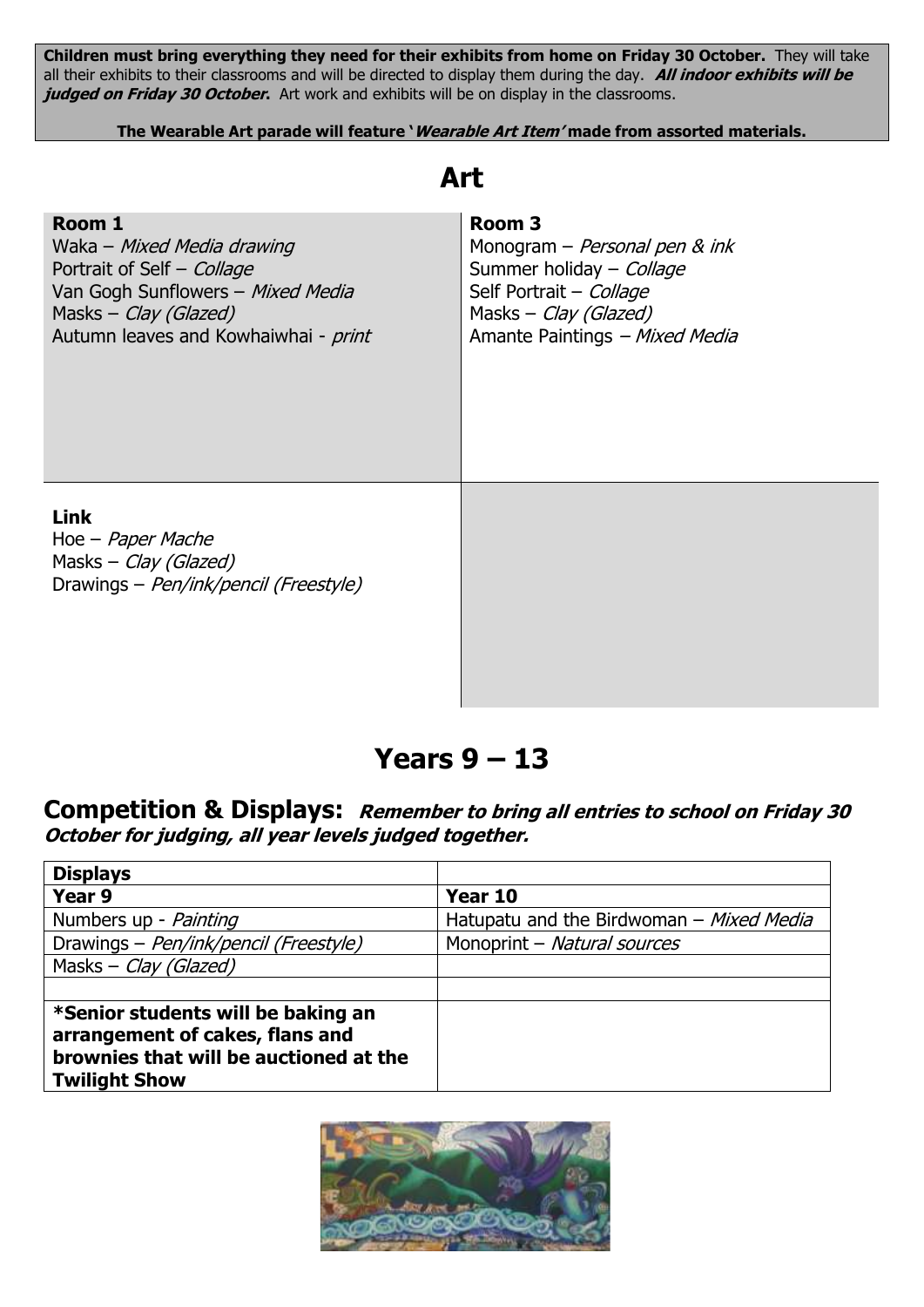## **GENERAL RULES:**

- 1. Only one animal may be entered by each competitor, i.e. calf, lamb, goat or pet.
- 2. Depending on numbers entered and at the judges and stewards discretion, there will be Junior, Intermediate and Senior sections.
- 3. All animals must be entered on the form provided and returned to the School Office as soon as possible.
- 4. Lambs and goats must be taken over by the exhibit within 14 days of the birth date and all subsequent feeding and training must be done by the exhibitor unaided, except in cases of emergency.
- 5. Animals may be fed any amount of food of any kind.
- 6. Competitors will lead their own animals before the Judges, unless the Judges grant permission otherwise.
- 7. The Board of Trustees must be notified of any substitution of any animal in the event of death or disease.
- 8. No calf, lamb or goat entry to be born before 1st July in the year of competition.
- 9. Animals may be treated to maintain health (e.g. eradicating ticks, lice, drenching, crutching.)
- 10. **All competitors must wear filled-in footwear, i.e. sneakers, no gumboots.**

#### **LAMBS**

- 1. Ewe, ram or wether lambs of any breed may be entered.
- 2. Lambs must be in natural condition. NO WASHING IS ALLOWED.
- 3. Each lamb section will be judged three times: (a) Leading (b) Rearing (c) Best Pet/Calling
- 4. The Champion and Reserve Champion lamb will be decided at the judge's discretion.

#### **GOATS**

- 1. Doe, buck or wether goats of any breed may be entered.
- 2. Goats must be in natural condition.
- 3. Each goat section will be judged three times: (a) Leading (b) Rearing (c) Best Pet/Calling
- 4. The Champion and Reserve Champion goat will be decided at the judge's discretion.

#### **PETS**

- 1. You must have owned your pet for at least two weeks.
- 2. Only one pet per person.
- 3. All pets to be caged or on a leash.
- 4. Dogs are not to be vicious and must be kept away from the lamb and goat area.
- 5. Your pet must be kept under control throughout the day.
- 6. No hedgehogs, possums or horses are allowed.
- 7. Pets may be divided into separate sections at the discretion of the judge.

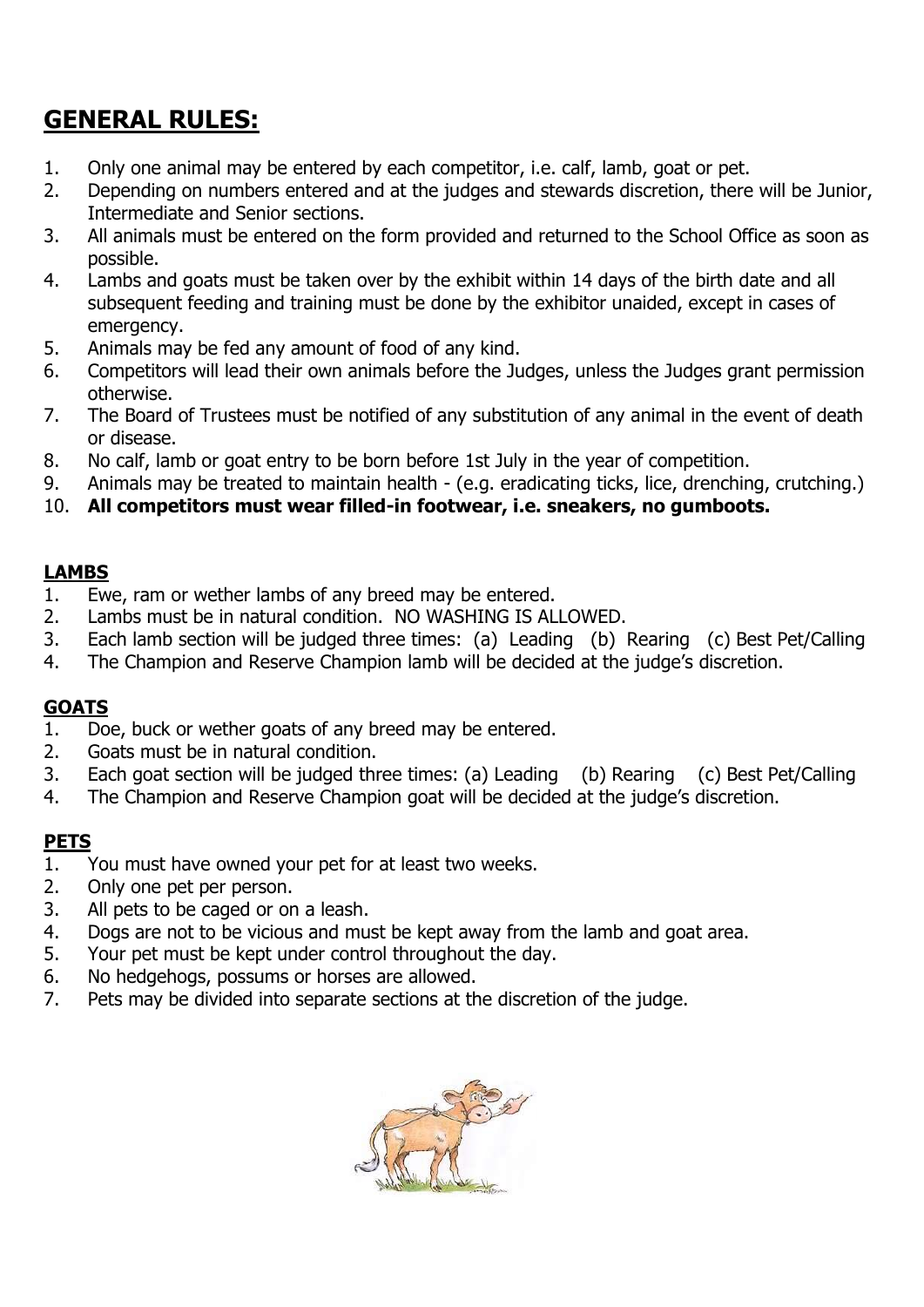



















































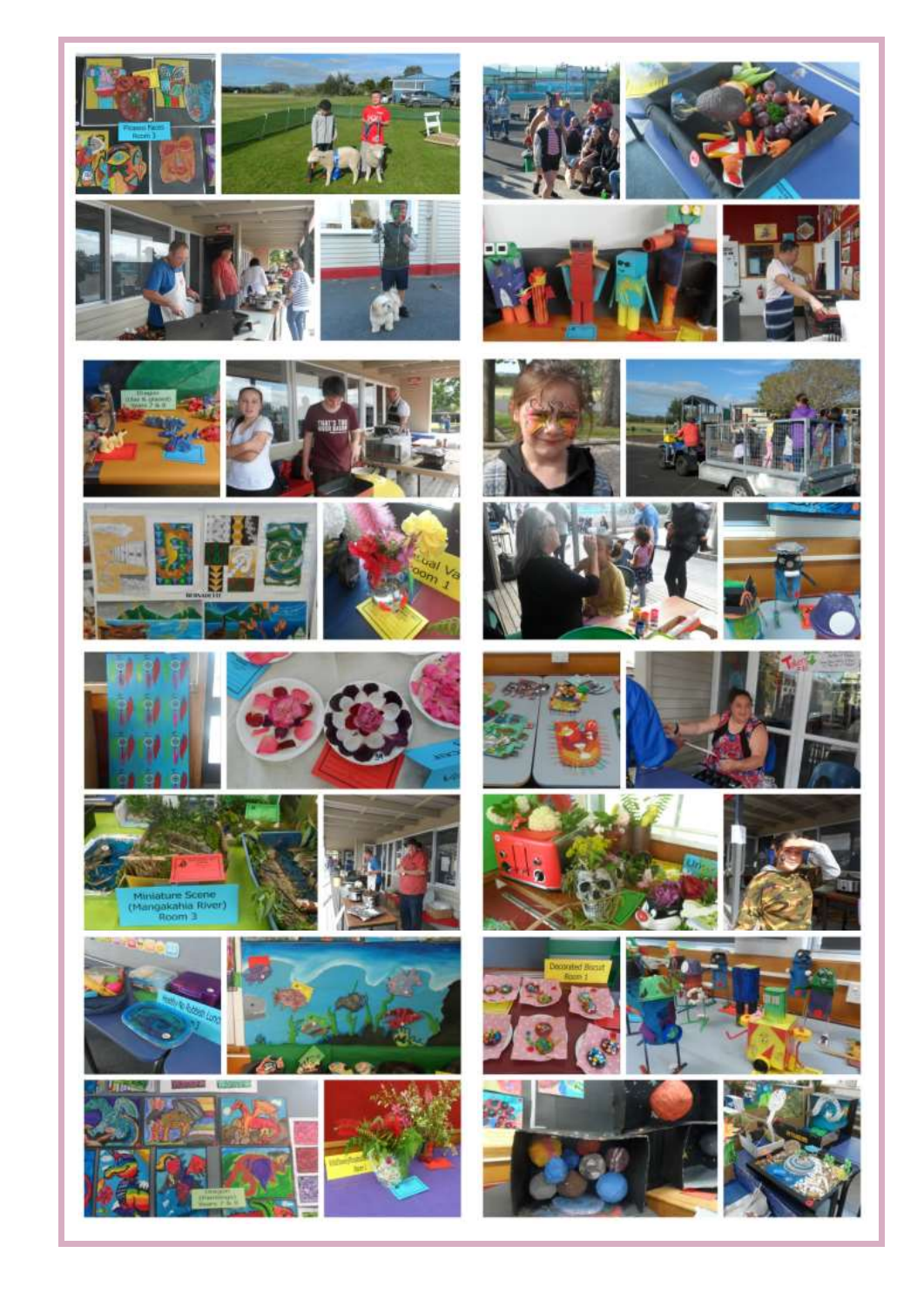### **MANGAKAHIA AREA SCHOOL**